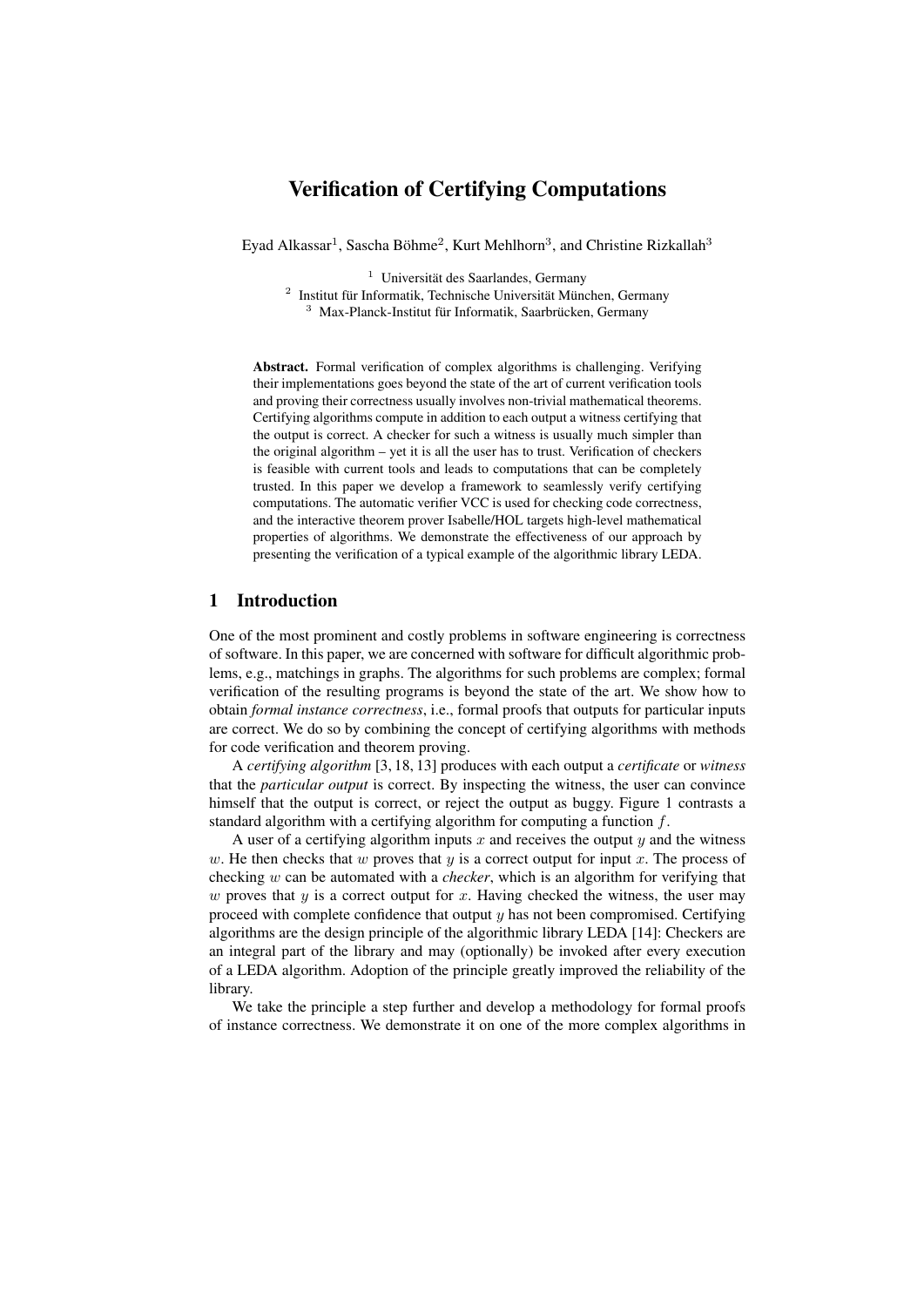

Fig. 1: The top figure shows the I/O behavior of a conventional program for computing a function f. The user feeds an input x to the program and the program returns an output y. A certifying algorithm for f computes y and a witness w. The checker C accepts the triple  $(x, y, w)$  if and only if w is a valid witness for the equality  $y = f(x)$ .

LEDA, maximum cardinality matching in graphs. The description of the algorithm and its implementation in [14] comprises 15 pages. In contrast, the checker is less than a page. Our formalization revealed that the checker program in LEDA is incomplete.

We outline our approach in Section 2 and give a detailed case study in Section 4. See also http://www4.in.tum.de/∼boehmes/certifying algorithms.html for related files. In Section 3 we survey the verfication tools VCC and Isabelle/HOL. Section 5 discusses related work and Section 6 offers conclusions.

# 2 Outline of Approach

We consider algorithms taking an input from a set  $X$  and producing an output in a set Y and a witness in a set W. The input  $x \in X$  is supposed to satisfy a precondition  $\varphi(x)$  and the input together with the output  $y \in Y$  is supposed to satisfy a postcondition  $\psi(x, y)$ . For simplicity, we only consider algorithms with trivial preconditions in this paper, i.e.,  $\varphi(x)$  for all  $x \in X$ . A *witness predicate* for a specification with postcondition  $\psi$  is a predicate  $\mathcal{W} \subseteq X \times Y \times W$  with the following *witness property* 

$$
\mathcal{W}(x, y, w) \implies \psi(x, y) \tag{1}
$$

In contrast to algorithms which work on abstract sets  $X, Y$ , and  $W$ , programs as their implementations operate on concrete representations of abstract objects. We use  $\overline{X}, \overline{Y}$ , and  $\overline{W}$  for the set of representations of objects in X, Y, and W, respectively and assume mappings  $i_X : \overline{X} \to X$ ,  $i_Y : \overline{Y} \to Y$ , and  $i_W : \overline{W} \to W$ . We also have a concrete version  $\overline{W} \stackrel{\sim}{\subset} \overline{X} \times \overline{Y} \times \overline{W}$  of the witness predicate and a program C that checks it. The concrete version  $\overline{\psi}$  of the postcondition is defined as

$$
\overline{\psi}(\overline{x}, \overline{y}) \equiv \psi(i_X(\overline{x}), i_Y(\overline{y})). \tag{2}
$$

We have the following proof obligations: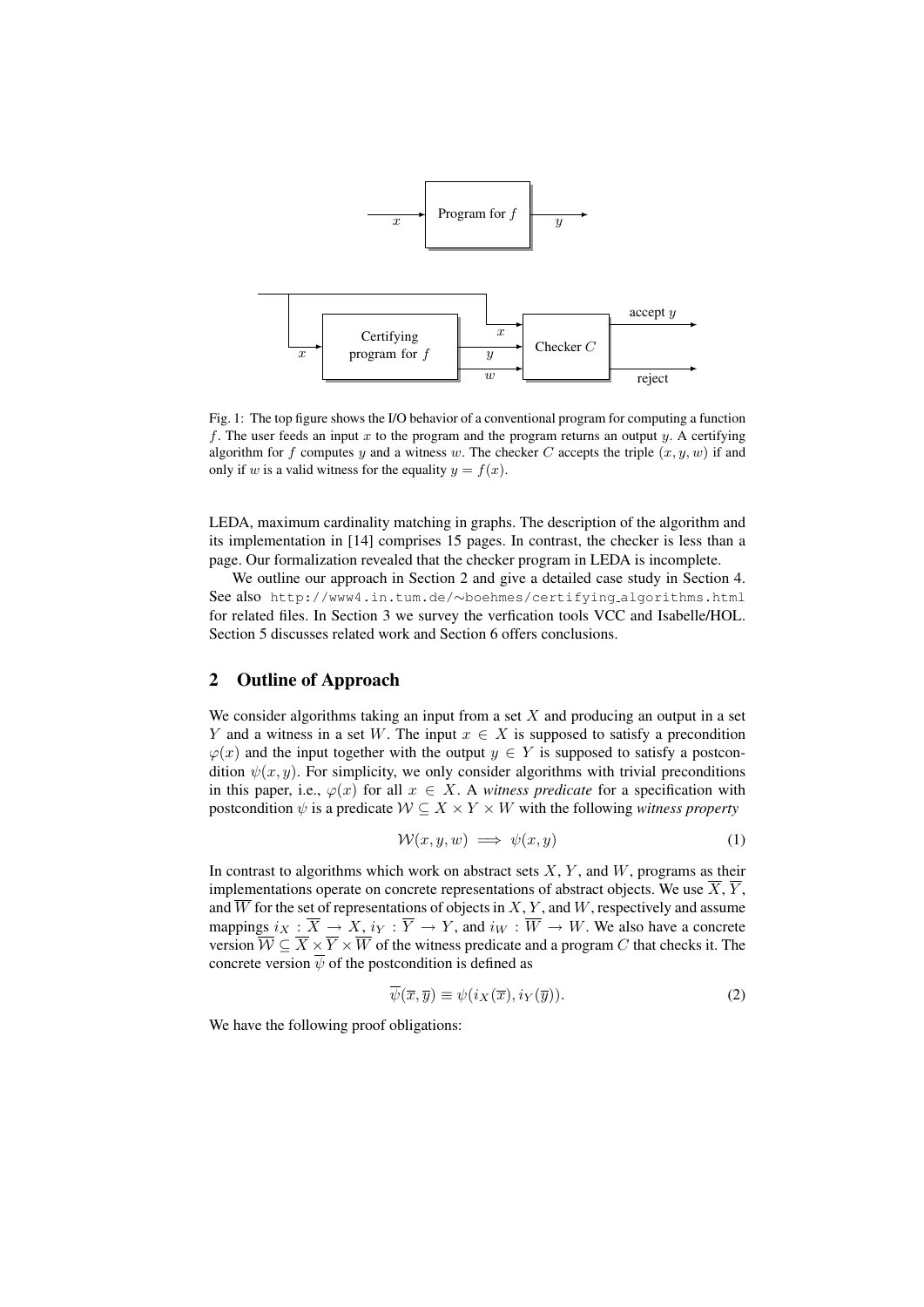

Fig. 2: Verification Framework

**Checker Correctness:** A formal proof that C checks  $\overline{W}(\overline{x}, \overline{y}, \overline{w})$ , i.e., the checker C accepts  $(\overline{x}, \overline{y}, \overline{w})$  if and only if  $\overline{\mathcal{W}}(\overline{x}, \overline{y}, \overline{w})$  holds.

Abstraction Correctness: A formal proof of

$$
\overline{\mathcal{W}}(\overline{x}, \overline{y}, \overline{w}) \implies W(i_X(\overline{x}), i_Y(\overline{y}), i_W(\overline{w})). \tag{3}
$$

Witness Property: A formal proof for the implication (1).

Theorem 1. *Assume that the proof obligations are fulfilled and* C *accepts a triple*  $(\overline{x}, \overline{y}, \overline{w})$ *. Then*  $\overline{\psi}(\overline{x}, \overline{y})$  *by a formal proof.* 

*Proof.* Since C accepts  $(\overline{x}, \overline{y}, \overline{w})$  and we have a formal proof for the correctness of C, we have a formal proof for  $\overline{W}(\overline{x}, \overline{y}, \overline{w})$ . By implication (3), we have a formal proof for  $W(i_X(\overline{x}), i_Y(\overline{y}), i_W(\overline{w}))$  and then by (1) a formal proof for  $\psi(i_X(\overline{x}), i_Y(\overline{y}))$ . The latter is equivalent to  $\overline{\psi}(\overline{x}, \overline{y})$  by definition (2).

We next discuss how we fulfill the various proof obligations in a *comprehensive* and *efficient* framework, see Fig. 2. Comprehensive means that the final proof formally combines (as much as possible at syntactic level) the correctness arguments for all levels (implementation, abstraction and mathematical theory). Efficient means to use the right tool for the right target. For example, applying a general theorem prover to verify imperative code would involve a lot of language-specific overhead and lead to less automatization; similarly, a specialized code verifier is often not powerful enough to cover non-trivial mathematical properties. The aims comprehensiveness and efficiency seem to be conflicting, as different tools usually come with different languages, axiomatization sets, etc. Our solution is to use second-order logic as a common interface language.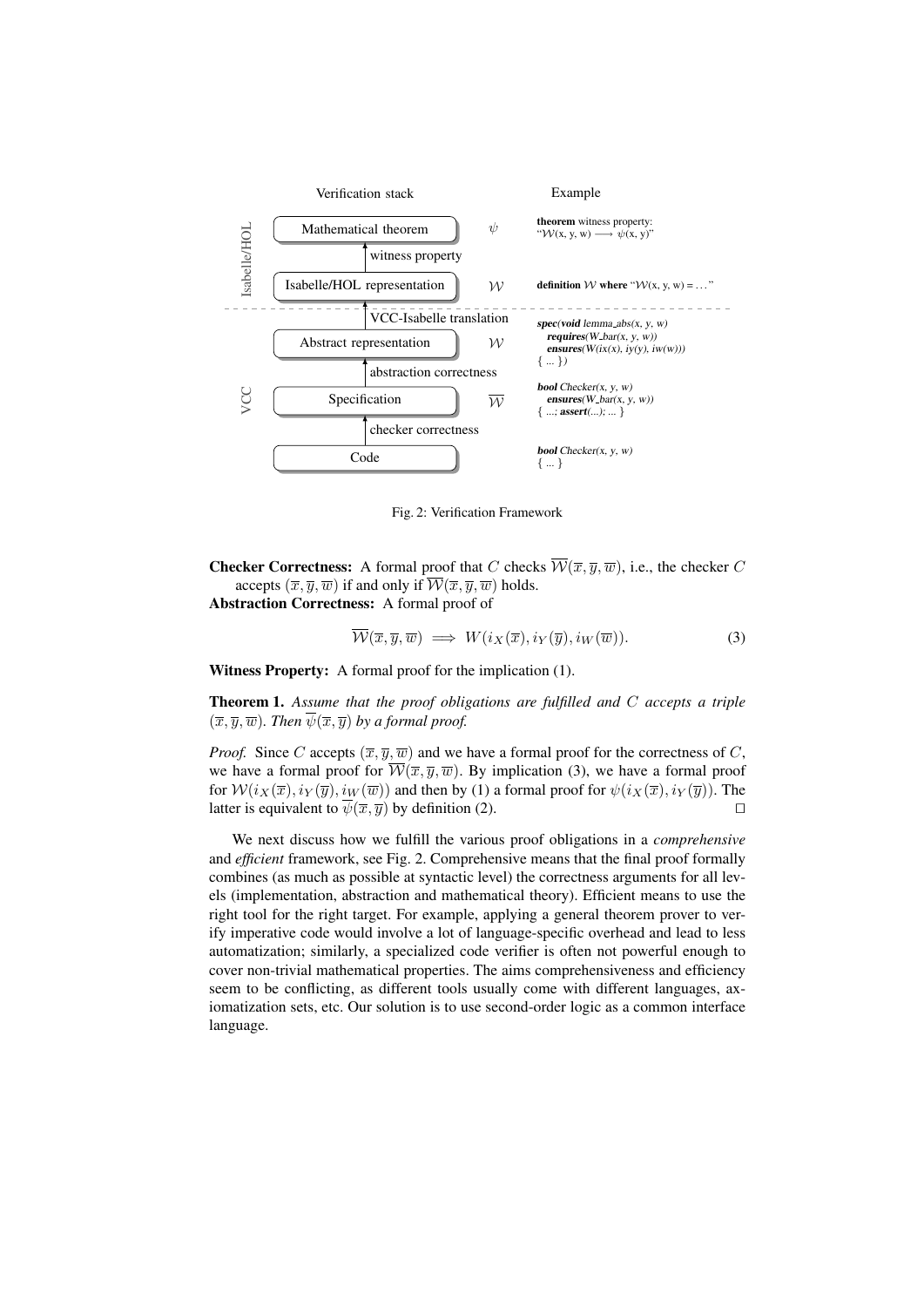LEDA is written in C++ [14]. Our aim is to verify code which is as near as possible to the original implementation; by this we demonstrate the feasibility of verifying already established libraries written in imperative languages such as C. Thus we verify code with VCC [6], an automatic code verifier for full C. Our choice is motivated by the maturity of the tool and the provision of a assertion language which is rich enough for our requirements. In the Verisoft XT project [20] VCC was successfully used to verify tens of thousands of non-trivial C code. VCC offers a second-order logic assertion language with ghost code and types such as maps and unbounded integers. This gives us enough expressiveness to quantify over graphs, labellings, etc. and simplifies the translation to other proof systems. For verifying the mathematical part, we resort to Isabelle/HOL, a higher-order-logic interactive theorem prover [17], due to the large set of already formalized mathematics, its descriptive proof format and its various automatic proof methods and tools. In Section 3 we overview both systems. Figure 2 shows the work-flow for verifying checkers.

- Checker Verfication: Starting point is the checker code written in C. Using VCC we annotate the functions and data structures, such that the witness predicate  $\overline{W}$  can be established as postcondition of the checker function.
- **Abstraction Correctness:** The witness predicate  $\overline{\mathcal{W}}$  is defined over C data-structures. e.g. pointers, arrays, unions and bounded numbers. A one-to-one translation to Isabelle/HOL would have to unveil the complete type and memory axiomatization of C and VCC and would thus generate an extremely large proof context. We avoid this overhead by first abstracting all involved data structures and properties to pure mathematical objects and definitions (using VCC ghost types) by defining mappings  $i_X$ ,  $i_Y$  and  $i_W$ . As a result we obtain a second-order logic formula in VCC for the witness property  $W$ . We justify this abstraction by proving correspondence lemmas between abstract and concrete properties in VCC.
- Export to Isabelle/HOL: Next—based on the abstract postcondition of the checker we formulate the overall correctness theorem in VCC, i.e., implication  $(1)$ .<sup>4</sup> Establishing such a theorem may involve non-trivial mathematical reasoning. Therefore we translate it to Isabelle/HOL. Due to the level of abstraction this translation is purely syntactical and does not involve any VCC specifics.
- Witness Property: We prove the final theorem using Isabelle/HOL.

We stress that the overall correctness theorem is formulated in VCC; this is important for usability. A user of a verified checker only has to look at its VCC specification; the fact that we outsource the proof of the witness property to Isabelle/HOL is of no concern to him.

# 3 Tool Overview: VCC and Isabelle/HOL

VCC [6, 7, 15] is an assertional, first-order deductive code verifier for full C code. To overcome the restrictions of first-order reasoning, ghost state and code are used, e.g.,

<sup>4</sup> Mathematical theorems can be formulated in VCC using pure ghost functions, i.e., functions that do not alter the state.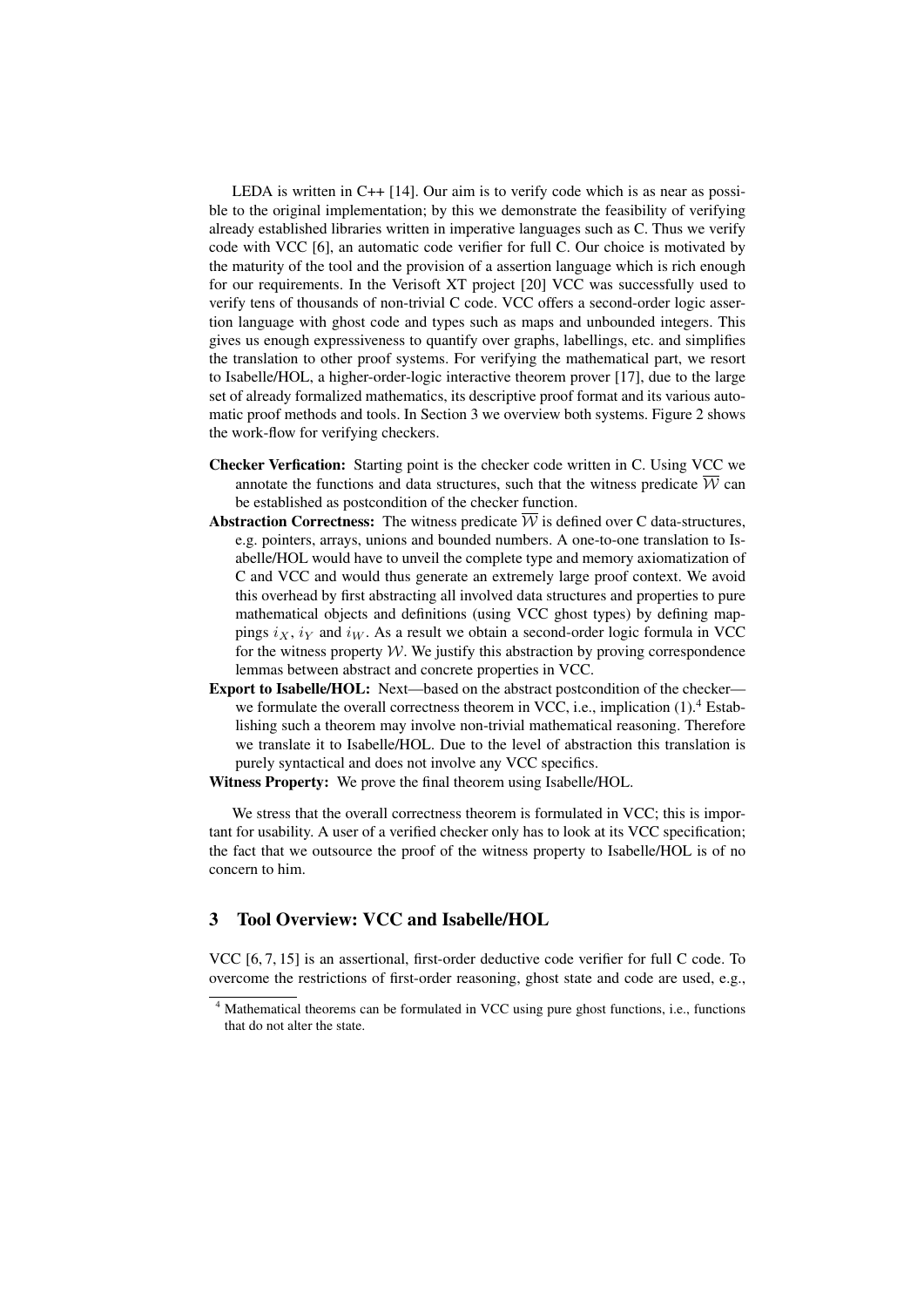to maintain inductively defined information. Specifications in the form of function contracts or data invariants are added directly into the C source code. During regular build, these annotations are ignored. From the annotated program, VCC generates verification conditions for (partial) correctness, which it then tries to discharge using the Boogie verifier [2] and the automatic theorem prover Z3 [16].

Verification in VCC makes heavy use of ghost data and code (indicated by keyword  $spec()$  used for reasoning about the program but omitted from the concrete implementation. VCC provides ghost objects, ghost fields of structured data types, local ghost variables, ghost function parameters, and ghost code. Ghosts can not only use C data types but also additional mathematical data types, e.g., mathematical integers (*mathint*), records and maps. VCC ensures that information does not flow from ghost state to non-ghost state, and that all ghost code terminates; these checks guarantee that program execution when projected to non-ghost code is not affected by ghost code.

Isabelle/HOL [17, 12] is an interactive theorem prover for classical higher-order logic based on Church's simply-typed lambda calculus. Internally, the system is built on top of an inference kernel which provides only a small number of rules to construct theorems; complex deductions (especially by automatic proof methods) ultimately rely on these rules only. This approach, called LCF due to its pioneering system [11], guarantees correctness as long as the inference kernel is trusted. Isabelle/HOL comes with a rich set of already formalized theories, among which are natural numbers and integers as well as sets and finite sets. New types can also be introduced. Proofs in Isabelle/HOL are written in a style close to that of mathematical textbooks. The user structures the proof and the system fills in the gaps by its automatic proof methods.

## 4 Case Study: Maximum Cardinality Matching in Graphs

We present a case study: maximum cardinality matchings in graphs. We obtain formal instance correctness. Our starting point is the certifying algorithm and the corresponding checker in LEDA. We give a formal proof for the correctness of the checker, for the witness property, and the connection between them.<sup>5</sup>

A *matching* in a graph G is a subset M of the edges of G such that no two share an endpoint. A matching has maximum cardinality if its cardinality is at least as large as that of any other matching. Figure 3 shows a graph, a maximum cardinality matching, and a witness of this fact. An *odd-set cover* OSC of a graph G is a labeling of the nodes of G with integers such that every edge of G is either incident to a node labeled 1 or connects two nodes labeled with the same number  $i \geq 2$ .

Theorem 2 (Edmonds [9]). *Let* M *be a matching in a graph* G *and let* OSC *be an odd-set cover of G. For any*  $i \geq 0$ *, let*  $n_i$  *be the number of nodes labeled i. If* 

$$
|M| = n_1 + \sum_{i \ge 2} \lfloor n_i/2 \rfloor \tag{4}
$$

*then* M *is a maximum cardinality matching.*

<sup>&</sup>lt;sup>5</sup> All files related to our formalization can be obtained from the following URL: http://www4.in.tum.de/∼boehmes/certifying algorithms.html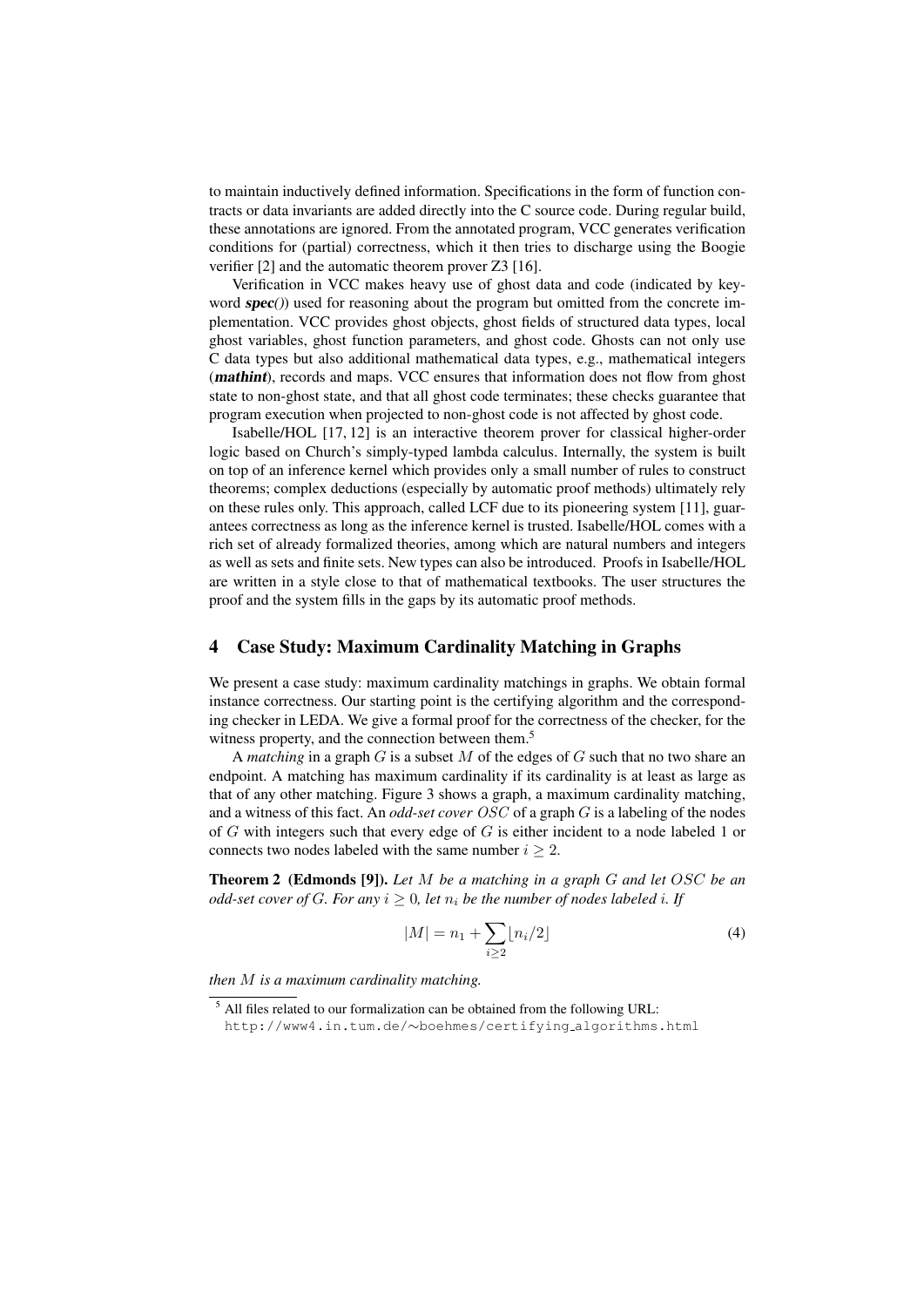

Fig. 3: The node labels certify that the indicated matching is of maximum cardinality: All edges of the graph have either both endpoints labelled as 2 or at least one endpoint labelled as 1. Therefore, any matching can use at most one edge with both endpoints labelled 2 and at most four edges that have an endpoint labelled 1. Therefore, no matching has more than five edges. The matching shown consists of five edges.

*Proof.* Let N be any matching in G. For  $i \geq 2$ , let  $N_i$  be the edges in N that connect two nodes labeled i and let  $N_1$  be the remaining edges in N. Then, by the definition of odd-set cover, every edge in  $N_1$  is incident to a vertex labeled 1. Since edges in a matching do not share endpoints, we have

$$
|N_1| \le n_1 \text{ and } |N_i| \le \lfloor n_i/2 \rfloor \text{ for } i \ge 2.
$$

Thus  $|N| \le n_1 + \sum_{i \ge 2} \lfloor n_i/2 \rfloor = |M|$ .

It can be shown (but this is non-trivial) that for any maximum cardinality matching  $M$  there is an odd-set cover  $OSC$  satisfying equality (4). The cover uses non-negative node labels in the range 0 to  $|V| - 1$  and all  $n_i$ 's with  $i \geq 2$  are odd. The *certifying algorithm for maximum cardinality matching* in LEDA returns a matching M and an odd-set cover  $OSC$  such that (4) holds. The relationship to Section 2 is as follows:

 $X, Y =$  the set of all finite undirected graphs without self-loops  $\psi(G, M) = M$  is a maximum cardinality matching in G  $W =$ odd-set covers

 $W(G, M, osc) = M$  is a matching in G, osc is an odd-set cover for G, and (4) holds.

Theorem 2 is the witness property. We give a formal proof for it in Section 4.2. Writing a correct program which checks whether a set of edges is a matching and a node labeling is an odd-set cover which together satisfy Eq. (4) is easy. In Section 4.1 we describe the verification of such a checker. In Section 4.3, we link both results.

### 4.1 Checker

First, we define the specification  $\overline{W}$  of the checker and consider its verification against the code. Next, we abstract the postcondition to  $W$  and define the witness property  $W(x, y, w) \Longrightarrow \psi(x, y)$  which is then translated to Isabelle/HOL. Except for the witness property, which is proven in Isabelle/HOL, all presented abstractions and functions have been formally verified using VCC.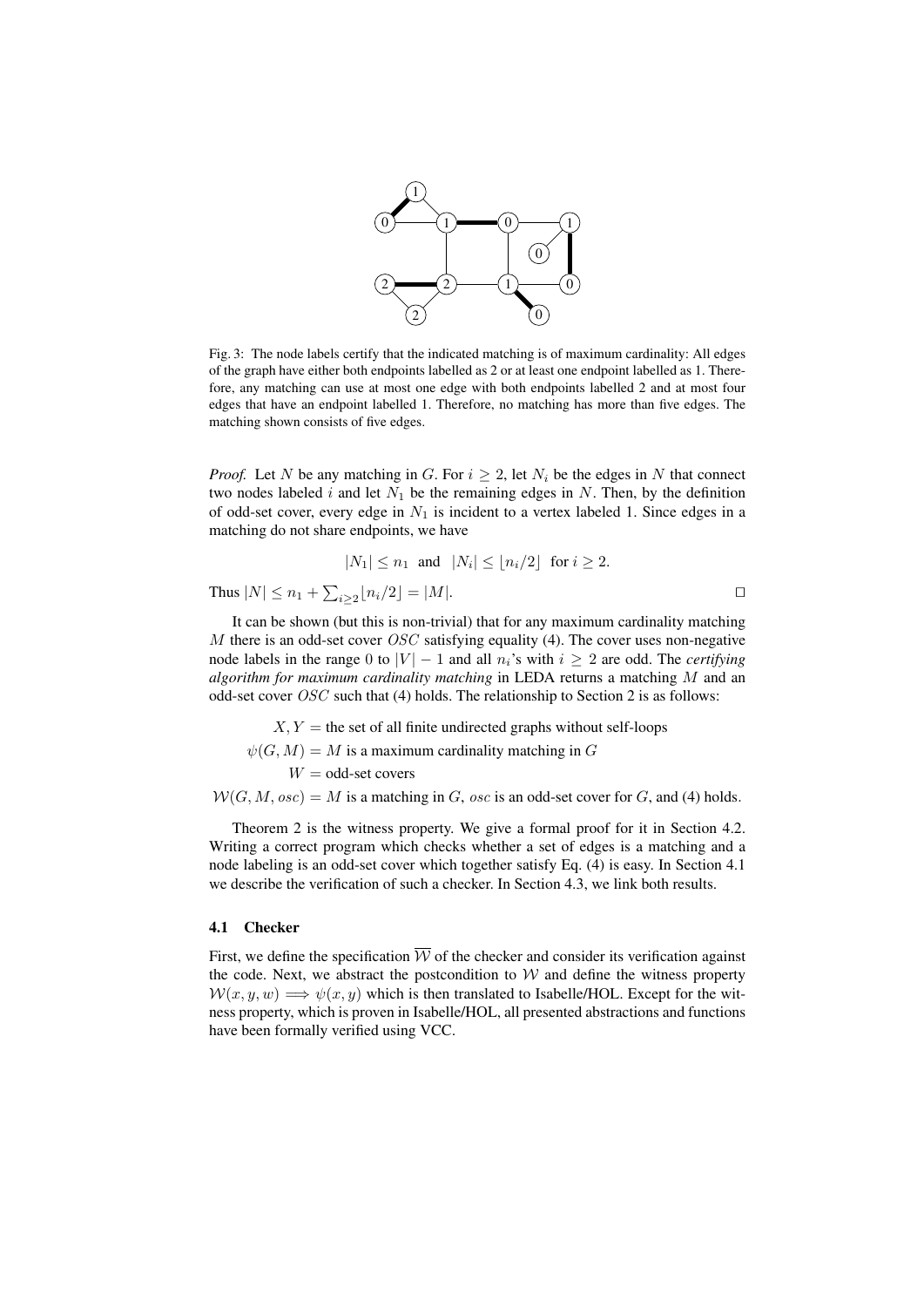```
struct edge {unsigned s; unsigned t; };
typedef struct graph {
    unsigned m; unsigned n; // m edges and n nodes
    struct edge∗ es; // array of edges
    // data−type invariants
    invariant(\forall(unsigned e; e < m \implies es[e].s < n ∧ es[e].t < n ∧ es[e].s \neq es[e].t))
   // further technical invariants are omitted here
} graph;
```
Listing 1: Data structures and invariants

*Specification.* First, we specify well-defined graphs as a property over the implementation data-type (see Listing 1). In the implementation, nodes are identified by unsigned integers, edges are represented as C structs with two components, the source and the target node, and graphs are encoded by structs with three components, numbers of nodes and edges and an edges array. In VCC we can specify data-type invariants, which are guaranteed to hold whenever an object of that data-type is **wrapped**.<sup>6</sup> The graph invariant (see Listing 1) excludes self-loops and requires that endpoints of edges are in range. To establish memory safety, a set of additional invariants specifying ownership relations between different graph components are required. For convenience we have omitted them here.

Next, we specify the postcondition  $\overline{\mathcal{W}}$  of the checker function. Its arguments are the original graph  $G$ , the alleged maximum matching  $M$  and two witnesses; an odd set cover osc and a graph embedding id, which are both mappings from *unsigned* to **unsigned**. We specify the matching as a graph  $M$  plus an embedding  $id$  that maps edges of M to edges of G. Alternatively, we could have specified it as a list of edges of G. The postcondition states that the checker outputs **true** if and only if the following four properties hold, three of which can be expressed straightforwardly as first-oder logic formulae.

**Matching:** Let the ghost predicate *eadj* denote adjacent edges. Then  $M$  is a matching precisely if the following condition holds:

```
spec(ispure bool is_matching(graph∗ M)
  ensures(result \iff \forall(unsigned e1, e2; e1 < M → m \land e2 < M → m \land e1 \neq e2 \implies\negeadj(M\neges[e1], M\neges[e2])));)
```
where **ensures**(...) defines a postcondition of a function and  $spec()$  and  $ispure()$ mark a function as ghost and free of side-effects.

**Subgraph:** Checking that  $M$  is a subgraph of  $G$  is made efficient by an embedding function *id*, which maps edge identifiers in  $M$  to those in  $G$ . This check is missing in the LEDA checker. Let the ghost predicate eeq denote equality of edges. Then subgraph is specified by:

spec(ispure bool is\_subgraph(graph∗ G, graph∗ M, unsigned∗ id)

<sup>6</sup> As long as an object is wrapped, its data may not be modified. Whenever the state of an object is changed to wrapped its corresponding data-type invariants are checked.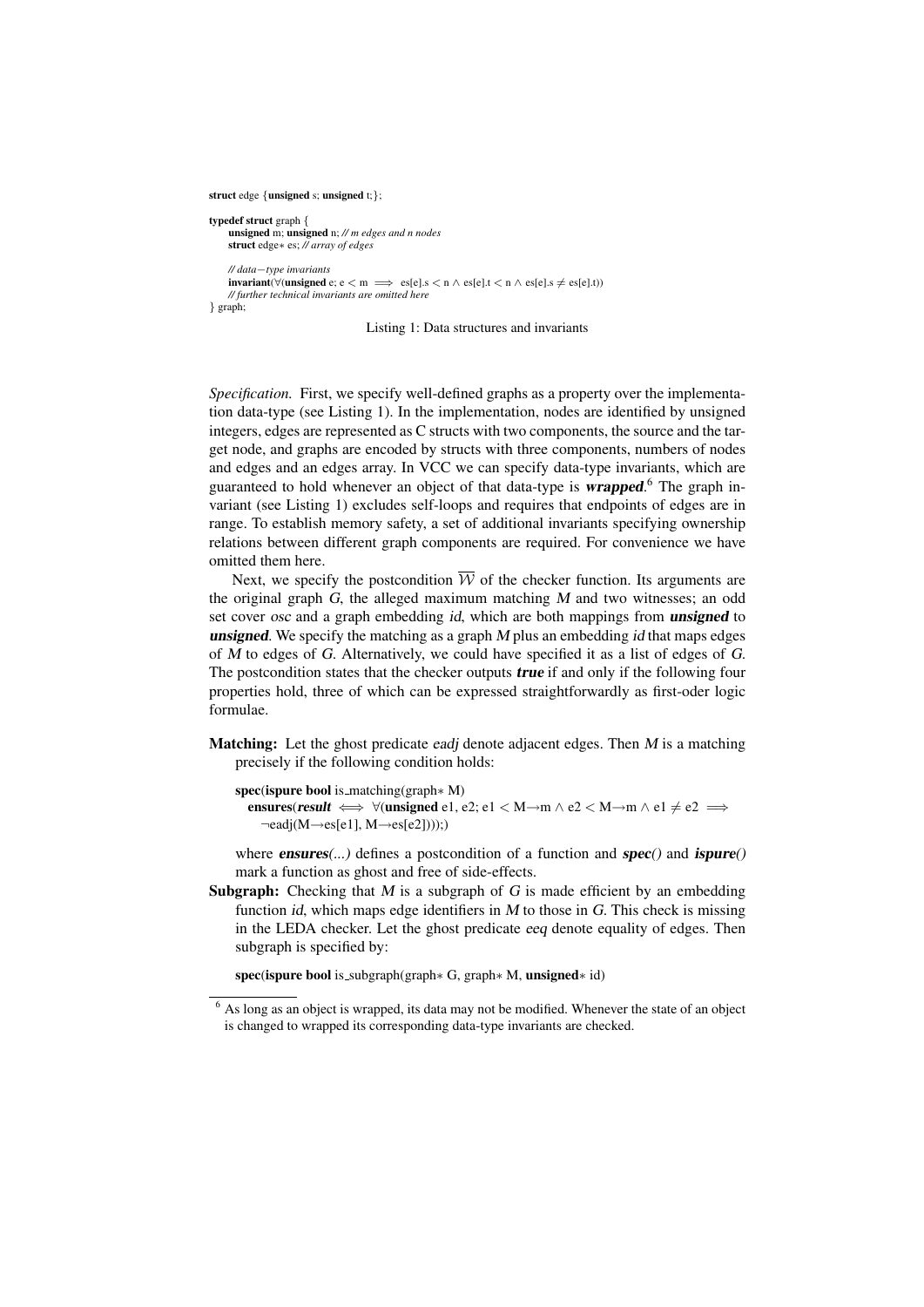returns( $\forall$ (unsigned e; e < M→m  $\implies$  id[e] < G→m  $\land$  eeq(M→es[e],  $G \rightarrow es[id[e]]))$ ;)

where **returns**(x) abbreviates **ensures**(**result**  $\equiv x$ ). Odd-set cover: The mapping osc is an odd-set cover for a graph G if and only if:

spec(ispure bool is\_odd\_set\_cover(graph∗ M, unsigned∗ osc) returns(  $\forall$ (unsigned k; k < G→n  $\implies$  osc[k] < G→n) ∧  $\forall$ (unsigned e; e < G $\rightarrow$ m  $\implies$  $\text{osc}[G \rightarrow \text{es}[e] \cdot s] \equiv 1 \vee \text{osc}[G \rightarrow \text{es}[e] \cdot t] \equiv 1 \vee$  $(osc[G \rightarrow es[e].t] \equiv osc[G \rightarrow es[e].s] \land osc[G \rightarrow es[e].t] > 1))$ ;)

Equation (4): It states the equality of  $M \rightarrow m$  and a sum. Specifying sums without using recursive functions is, however, a bit intricate.<sup>7</sup> Given a sum  $\sum_{i \le N} exp(r(i))$ , the usual trick is to define a (finite) sequence  $S[i]$  of partial sums where  $S[i + 1] =$  $S[i] + exp(r(i)$  for  $i > 0$  and 0 otherwise. The last element  $S[n]$  of the sequence then defines the desired sum.

In VCC we specify the sequences of partial sums by ghost maps. Our checker has to compute (i) the sums  $n_i$ , denoting the number of nodes with label i and (ii) the overall sum. The VCC map defining  $n_i$  is specified by the equation  $N[k+1][i]$  $\equiv N[k][i] + (i \equiv \text{osc}[k]$  ? 1 : 0) with the base case  $N[0][i] \equiv 0$ . The map for the overall sum is defined by the equation  $SU[i + 1] \equiv SU[i] + N[G \rightarrow n][i]/2$  with the base case  $SU[2] \equiv N[G \rightarrow n][1]$  and  $SU[0] \equiv 0 \land SU[1] \equiv 0$  for trivial graphs. The following predicate encapsulates these conditions:

```
spec(ispure bool consistent_sums(graph∗ G, unsigned∗ osc,
       mathint N[mathint][mathint], mathint SU[mathint])
   returns(
      \forall(mathint i; 0 \le i \wedge i \le G \rightarrow n \implies N[0][i] \equiv 0) \wedge\forall(mathint i, k; 0 \le i \land i \le G \rightarrow n \land 0 \le k \land k \le G \rightarrow n \impliesN[k + 1][i] \equiv N[k][i] + (i \equiv osc[k] ? 1 : 0)SU[0] \equiv 0 \wedge SU[1] \equiv 0 \wedge SU[2] \equiv N[G \rightarrow n][1] \wedge\forall(mathint i; 1 < i \land i < G\rightarrown \implies SU[i + 1] \equiv SU[i] + N[G\rightarrown][i]/2));)
```
Map types are declared analogously to array types, e.g., **mathint** map[**mathint**] denotes a map from unbounded integers to unbounded integers. Based upon these definitions, Eq. (4) is formulated as  $M \rightarrow m \equiv SU[G \rightarrow n]$ .

The complete postcondition of the checker is defined by the specification function W bar holds given in Listing 2. Note that the partial sums  $N$  and  $SU$  are passed as ghost parameters to the predicate.<sup>8</sup>

*Implementation and Verification.* The checker function is written in plain C. Its data structures have already been introduced in Listing 1. The implementation is straightforward and consists of seven loops.

<sup>7</sup> We do not use recursive specifications because VCC does not yet support termination proofs.

<sup>&</sup>lt;sup>8</sup> Note, that the maps SU and N could be hidden by existential quantification. We have not choosen this solution due to technical problems with existential quantifiers in VCC (presumably solved soon).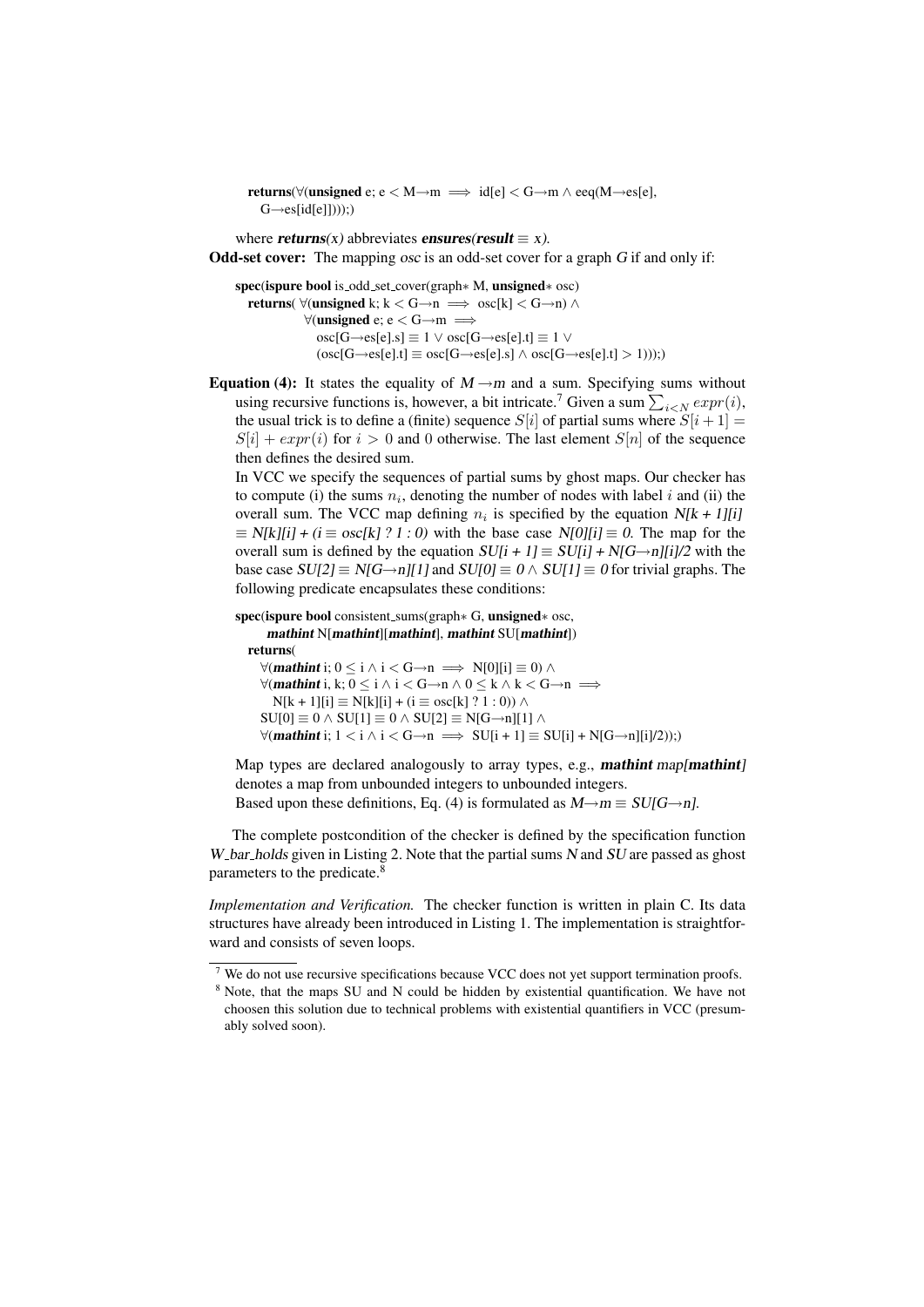```
spec(ispure bool W_bar_holds(bool checker_out, graph∗ G, graph∗ M, unsigned∗ osc, unsigned∗ id,
     mathint N[mathint][mathint], mathint SU[mathint])
  ensures(
    consistent sums(G, osc, N, SU) ∧ // sum correctly computed
    checker_out \leftarrowis_matching(M) \land is_subgraph(G, M, id) \land is_odd_set_cover(G, osc) \landSU[G \rightarrow n] \equiv M \rightarrow m // sum equals cardinality of M
    ));)
bool max card match checker(graph∗ G, graph∗ M, unsigned∗ osc, unsigned∗ id
    spec(out mathint N[mathint][mathint]) spec(out mathint SU[mathint])) // ghost output
  requires(wrapped(G)) // wrapped implies that the datatype invariants hold
  requires(wrapped(M))
  requires(\forall(unsigned k; k < G→n \implies osc[k] < G→n))
  ensures(W bar holds(result, G, M, osc, id, N, SU))
```
Listing 2: Implementation correctness. The VCC keywords requires() and ensures() denote preand postconditions of functions. The code enclosed in **spec**() is ghost code and only taken into account during verification. With spec(out ..) we specify ghost output variables to functions.

We verify the checker code by proving that its postcondition is equivalent to the witness predicate  $\overline{\mathcal{W}}$ .<sup>9</sup> As precondition we require that the graph and the matching are well-defined (by requiring that they are wrapped, i.e., that their data-type invariant holds), and that the odd-set cover is in range. The contract of the checker program is given in Listing 2. Note, that the partial sums N and SU are computed in ghost code and returned as ghost output values.

Most of the work in proving the postcondition lies in finding the right loop invariants. In Listing 3 we give an excerpt from the verification of the matching property. The presented code allocates memory for a local array  $deg_in_M$  (note, that we assume that allocation will never fail, i.e., that enough memory is available), which is used to count the number of edges adjacent to any node. We have a matching if the degree of every node is smaller than two. The proof of this fact is non-trivial and requires the use of ghost maps  $w$  and  $b$ . As we iterate over the edges of  $M$ , we build for each node  $k$ its adjacency list in  $w[k]$  and record for each edge f incident to k its position  $b[k][f]$ in the adjaceny list. The loop invariants guarantee that all edges adjacent to node k are stored in the sequence  $w[0],...,w[deg_in_M[k]]$  and that no two edges in this sequence are equal. Thus, in case  $deg_in_M[k] > 1$  we have found two adjacent edges: w[k][0] and w[k][1]. In case deg\_in\_M[k]  $\leq 1$  we conclude that all edges adjacent to k are equal to w[k][0], thus establishing that no two edges share the same node k. If deg in  $M[k]$  $\leq$  1 holds for all nodes k, we easily can conclude that no two edges are adjacent, i.e., that  $M$  is a matching.

*Abstraction.* As preparation for the translation to Isabelle/HOL we define the checker predicate without referring to concrete C data structures. We do so by defining pure ghost data types (e.g., graphs) and corresponding abstraction functions  $i_x$ ,  $i_y$  and  $i_w$ . Moreover we prove that our abstraction is sound and complete.

<sup>&</sup>lt;sup>9</sup> For soundness, implication would suffice. However, then a trivial checker returning always false would also satisfy the postcondition.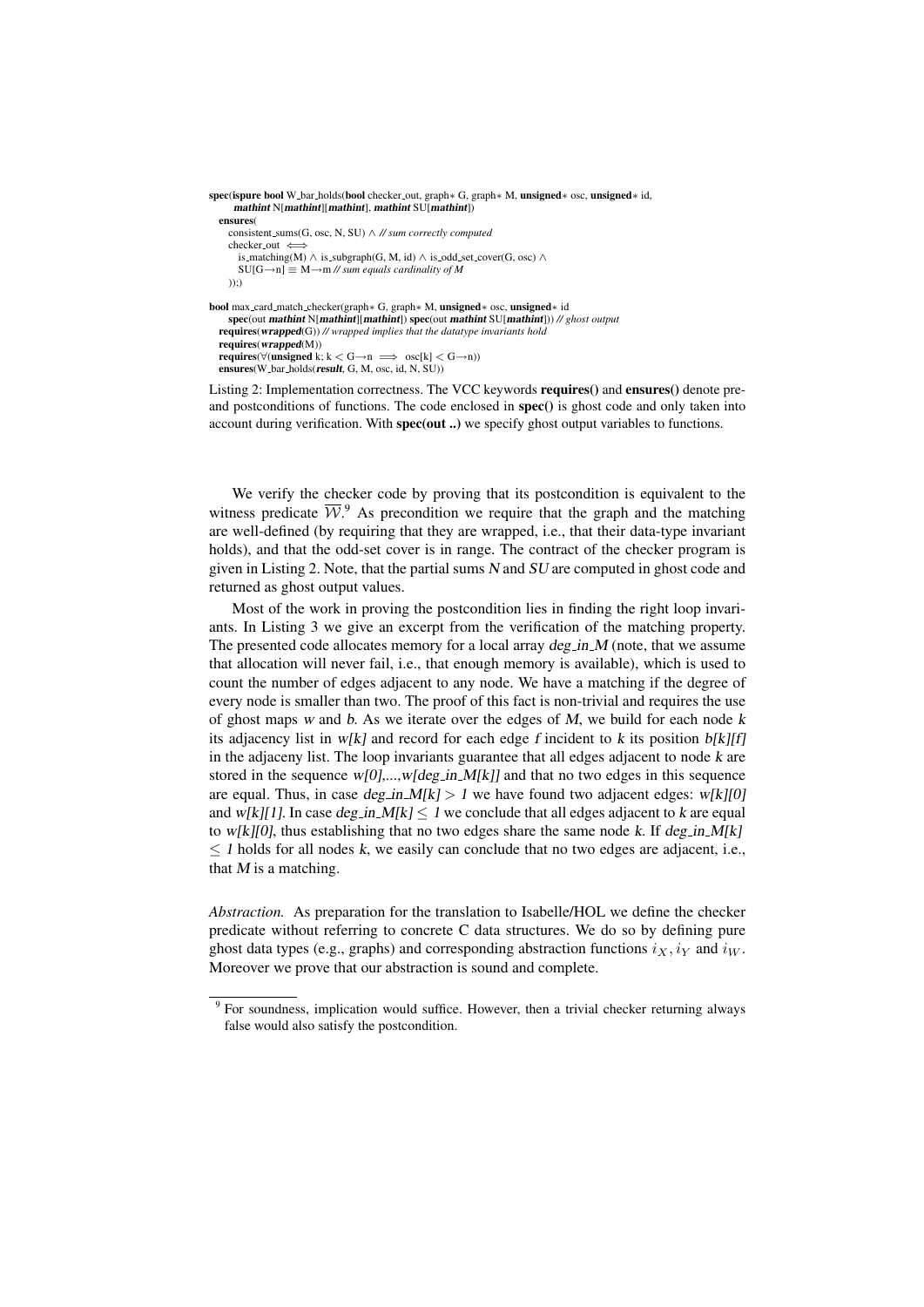```
spec(unsigned w[unsigned][unsigned];) // w[k] ghost list of edges adjacent to k
spec(unsigned b[unsigned][unsigned];) // b[k][f] position in w of edge f adjacent to node k
unsigned∗ deg_in_M = malloc(M → n * sizeof (unsigned));
assume(deg_in.M \neq NULL; // enough memory available
// zeroing
for (k = 0; k < M \rightarrow n; k++)invariant(\forall(mathint l; 0 \leq l \land l < k \implies deg_in_M[l] \equiv 0))
     deg_in.M[k] = 0;for(e=0; e < M \rightarrow m; e++)
     invariant(M→m \neq 0 \implies \forall(unsigned k, i; w[k][i] < M→m))
     invariant(\forall(unsigned k, i; k < M→n ∧ i < deg_in_M[k] \implies w[k][i] < e))
     invariant(∀(unsigned k, i, j; k < M→n \land j < deg_in_M[k] \land i < j \implies w[k][i] < w[k][j]))
     \text{invariant}(\forall (\text{unsigned k}; k < M \rightarrow n \implies \text{deg_in.M[k]} \leq e))invariant(∀(unsigned k, n; k < M→n ∧ i < deg in M[k] =⇒ adj(M→es[w[k][i]], k)))
invariant(∀(unsigned k, f; k < M→n ∧ f < e =⇒
        (\text{adj}(M \rightarrow \text{es}[f], k) \iff \text{w}[k][b[k][f]] \equiv f \land \text{b}[k][f] < \text{deg_in}_k[k]))// further technical invariants are omitted here
{
     spec(w[M\rightarrow es[e].s][deg_in.M[M\rightarrow es[e].s]] = e; )spec(w[M\rightarrow es[e].t][deg_in.M[M\rightarrow es[e].t]] = e;spec(b[M\rightarrow es[e].t][e] = deg_in.M[M\rightarrow es[e].t];)<br>
spec(b[M\rightarrow es[e].s][e] = deg_in.M[M\rightarrow es[e].s];)deg in M[M→es[e].s]++;
     deg in M[M→es[e].t]++;
};
// if deg in M[k]>1 then we found two adjacent edges
assert(\forall(unsigned k; k < M→n ∧ deg_in_M[k] > 1 \implies w[k][0] \neq w[k][1] ∧ eadj(M→es[w[k][0]],
  M \rightarrow e s[w[k][1]]));
// if deg_in_M[k] < 2 then all edges adjacent to k are equal to w[k][0]<br>assert(∀(unsigned k; k < M→n ∧ deg_in_M[k] < 2   ⇒ ∀(unsigned f; f < M→m ∧ adj(M→es[f],k)   ⇒   f ≡
```
Listing 3: Extract from code verification. The keyword assert() denotes an assertion which guides the prover. Assumptions are denoted by assume().

w[k][0])));

In a naive approach one would put the coupling relation between abstraction and implementation into the data structure invariant. This, however, would make it necessary to discharge the correctness of abstraction during code verification.

Instead we chose to separate the verification of the code and the correctness of abstraction. Listing 4 presents the abstract ghost types, the abstraction functions and the lemmas establishing soundness and completeness of our abstraction. The predicate W\_holds is derived from W\_bar\_holds by substituting arrays by maps and unsigned numbers by unbounded integers. This gives us the witness predicate  $W$ . Using the abstract types we can finally state the overall correctness theorem (where the predicate spec invariants specifies well-defined graphs):

```
spec(ispure bool final theorem(spec graph G, spec graph M, funType osc, funType id)
  ensures(∀(mathint N[mathint][mathint]; ∀(mathint SU[mathint];
    W_holds(true, G, M, osc, id, N, SU) \implies∀(struct spec graph M2; ∀(funType id2; spec invariants(M2) ∧
              is_subgraph(G,M2,id2) \land is_matching(M2) \implies M2.m \leq M.m)))));)
```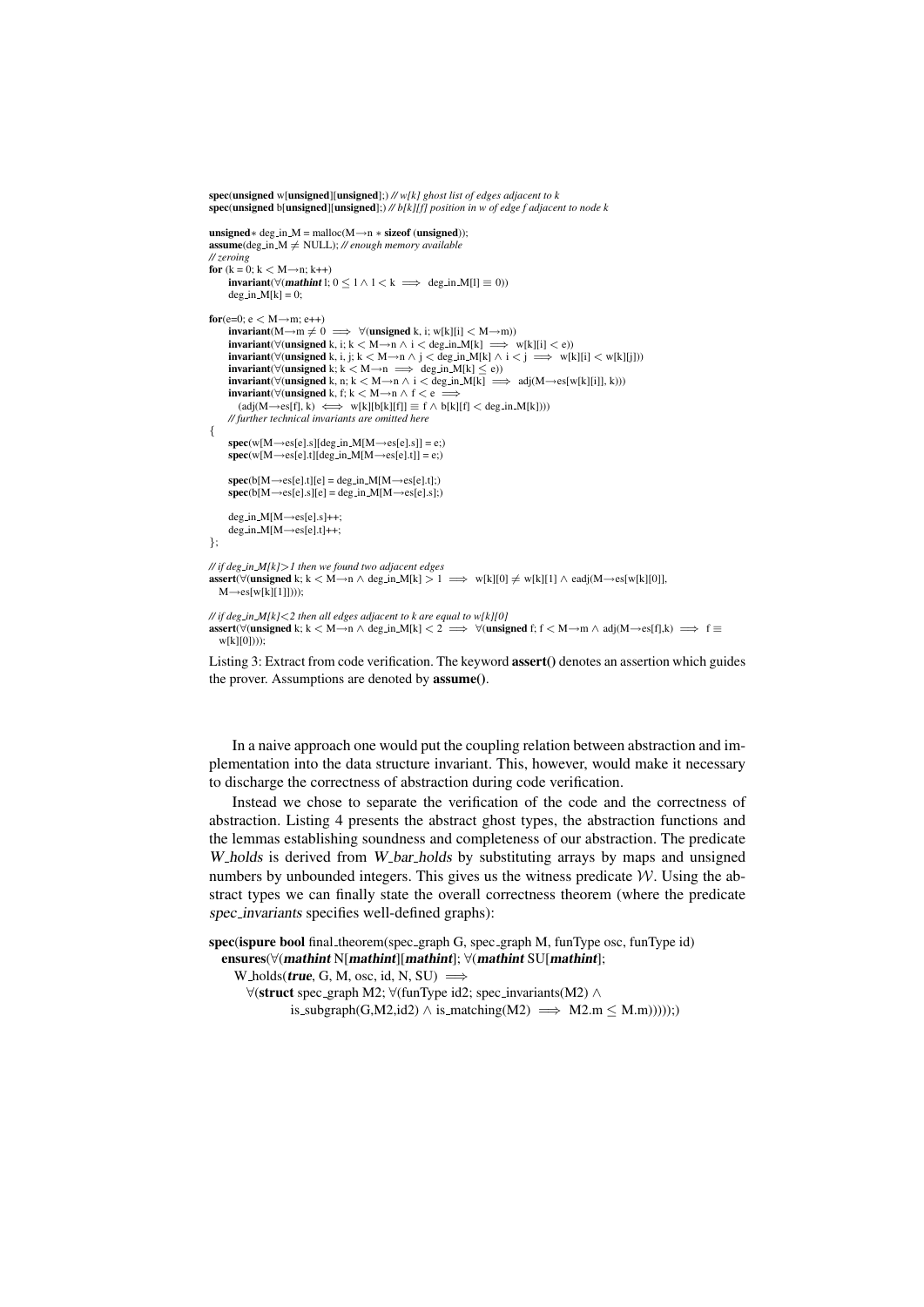```
spec(
 // ghost record types instead of C structs
  struct vcc(record) spec_edge { mathint s; mathint t; };<br>struct vcc(record) spec_graph { mathint m; mathint n; spec_edge es[mathint]; };
  typedef mathint funType[mathint];
  // abstraction functions (only declarations)
  ispure spec graph abs g(graph∗ G)
  ispure funType abs fun(unsigned∗ id, unsigned s)
 // abstract postcondition (only declaration)
  ispure bool W_holds(bool checker_output, spec_graph G, spec_graph M, funType osc, funType id,
    mathint N[mathint][mathint], mathint SU[mathint])
  // soundness of abstraction
  ispure void lemma sound checker(graph∗ G, graph∗ M, unsigned∗ osc, unsigned∗ id,
      mathint N[mathint][mathint], mathint SU[mathint])
    requires(wrapped(G) \land wrapped(M))

    ensures(W\_holds(true, abs\_g(G), abs\_g(M), abs\_fun(osc, G \rightarrow n), abs\_fun(id, M \rightarrow m), N, SU)) {};
  // completeness of abstraction
  ispure void lemma complete checker(graph∗ G, graph∗ M, unsigned∗ osc, unsigned∗ id,
      mathint N[mathint[[mathint], funType SU)
    requires(wrapped(G) ∧ wrapped(M))
    \textbf{requires}(W\_holds(\textbf{true}, abs\_g(G), abs\_g(M), abs\_fun(osc, G \rightarrow n), abs\_fun(id, M \rightarrow m), N, SU))ensures(W_bar_holds(true, G, M, osc, id, N, SU)) {};
)
```

```
Listing 4: Abstraction of postcondition. A ghost VCC record is declared with the keyword
vcc(record).
```
It states that whenever the checker returns *true*, the given matching is maximal. Since this theorem is not referencing any C types, it can easily be translated to Isabelle/HOL.

#### 4.2 Formal Proof of Witness Property

We explain the Isabelle proof for the witness property, i.e., Theorem 2. See Figures 4, 5, and 6 for excerpts from it. The formal proof follows the scheme of the informal proof and is split into two main parts.

For  $i \geq 2$ , let  $M_i$  be the edges in M that connect two nodes labeled i and let  $M_1$  be the remaining edges in  $M$ . We use the definition of odd-set cover to prove that  $M\subseteq \bigcup_{i\geq 1}M_i$  and thus  $|M|\leq \sum_i|M_i|$ . Let  $V_i$  be the nodes labeled  $i$  and let  $n_i=|V_i|$ . We formally prove:  $|M_1| \le n_1$  and  $|M_i| \le \lfloor n_i/2 \rfloor$ .

In order to prove  $|M_1| \leq n_1$ , we exhibit an injective function from  $M_1$  to  $V_1$ . We first prove, using the definition of odd-set cover, that every edge  $e \in M_1$  has at least one endpoint in  $V_1$ . This gives rise to a function  $\text{endpoint}_{V_1} : M_1 \mapsto V_1$ . We then use the fact that edges in a matching do not share endpoints, i.e., are disjoint when interpreted as sets, to conclude that  $\mathit{endpoint}_{V_1}$  is injective. This establishes  $|M_1| \leq |V_i|$ .

For  $i \geq 2$  the proof of the inequality  $|M_i| \leq \lfloor n_i/2 \rfloor$  is similar, but more involved.  $M_i$  is a set of edges. If we represent edges as sets (each has cardinality equals two), then  $M_i$  is a collection of sets. We define the set of vertices  $V_i'$  to be  $\bigcup M_i$  and use the definition of odd-set cover to prove  $V_i' \subseteq V_i$ . Then, we use the fact that the edges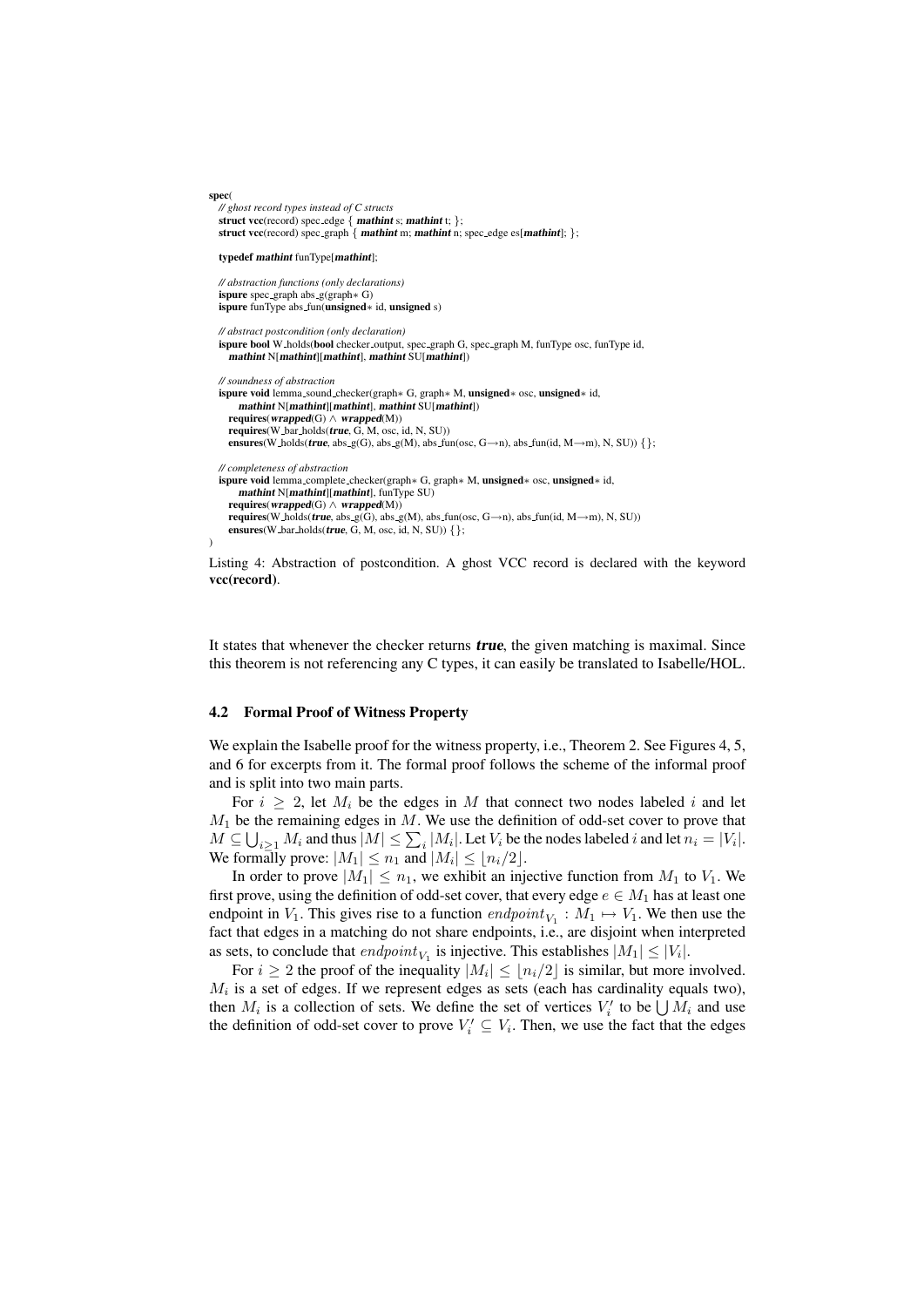```
types vertex = nat types label = nat types edge = (vertex \times vertex)
definition finite-graph :: vertex set \Rightarrow edge set \Rightarrow bool where
 finite-graph V E \equiv finite V \land finite E \land (\forall e \in E. fst e \in V \land snd e \in V \land fst e \neq snd e)
definition edge-as-set :: edge \Rightarrow vertex set where edge-as-set e \equiv { fst e , snd e }
definition N :: vertex set \Rightarrow (vertex \Rightarrow label) \Rightarrow nat \Rightarrow nat where n_iN V L i \equiv card {v \in V. L v = i}
definition weight:: label set \Rightarrow (vertex \Rightarrow nat) \Rightarrow nat where weight LV f \equiv f 1 + (\sum i\inLV. (f i) div 2)
definition OSC :: (vertex \Rightarrow label) \Rightarrow edge set \Rightarrow bool where
 OSC L E \equiv \forall e \in E. L (fst e) = 1 \lor L (snd e) = 1 \lor L (fst e) = L (snd e) \land L (fst e) > 1
definition disjoint-edges :: edge \Rightarrow edge \Rightarrow bool where
 disjoint-edges e1 e2 ≡ fst e1 \neq fst e2 ∧ fst e1 \neq snd e2 ∧ snd e1 \neq fst e2 ∧ snd e1 \neq snd e2
definition matching :: vertex set \Rightarrow edge set \Rightarrow bool where M
 matching V E M \equiv M \subseteq E \land finite-graph V E \land (\forall e1 \in M. \forall e2 \in M. e1 \neq e2 \longrightarrow disjoint-edges e1 e2)
definition matching-i :: nat \Rightarrow vertex set \Rightarrow edge set \Rightarrow edge set \Rightarrow (vertex \Rightarrow label) \Rightarrow edge set where M<sub>i</sub>
 matching-i i V E M L \equiv \{e \in M : i=1 \wedge (L \text{ (fst } e) = i \vee L \text{ (snd } e) = i) \vee i >1 \wedge L \text{ (fst } e) = i \wedge L \text{ (snd } e) = i\}definition V-i:: nat \Rightarrow vertex set \Rightarrow edge set \Rightarrow edge set \Rightarrow (vertex \Rightarrow label) \Rightarrow vertex set where
                                                                                                                                                    \frac{1}{i}V-i i V E M L \equiv \bigcup edge-as-set ' matching-i i V E M L
definition endpoint-inV :: vertex set \Rightarrow edge \Rightarrow vertex where
 endpoint-inV V e \equiv if fst e \in V then fst e else snd e
```
Fig. 4: Excerpt from the Isabelle proof: Definitions

in a matching are pairwise disjoint to prove  $|V_i'| = 2 * |M_i|$ . Note also that  $|V_i'|$  must be even since  $|M_i|$  is a natural number. Thus we can prove that  $|M_i| \leq |W_i'|/2$  and hence  $|M_i| \leq \lfloor |V'_i|/2 \rfloor \leq \lfloor |V_i|/2 \rfloor = \lfloor n_i/2 \rfloor$ .

#### 4.3 Linking VCC and Isabelle

We have extended VCC to export purely mathematical specifications as Isabelle theories, essentially a syntactic rewriting. More precisely, VCC ghost records are translated into Isabelle records, and pure VCC ghost functions are translated into Isabelle function definitions. The former is sound and complete because the semantics of records is the same in both systems; the latter is sound and complete as we embed VCC's secondorder logic into the stronger higher-order logic of Isabelle/HOL. Thereby, VCC's specification types (**bool**, **mathint**, and map types) are mapped to equivalent Isabelle types (bool, int, and function types). Expressions of VCC comprising logical connectives, quantifiers, integer arithmetic operations, and specification functions are mapped to equivalent Isabelle terms.

Bridging the gap between the rather low-level definitions stemming from VCC and the high-level definitions from the formalization is straightforward and in large parts automatic, except for a number of cumbersome issues: (1) The VCC specification enforces a fixed numbering scheme of vertices and edges, whereas the Isabelle formalization has no such restriction – vertices are arbitrary natural numbers and edges are modelled as sets of vertices. (2) Edges of a graph and a matching in VCC do not necessarily need to be indexed by the same number, whereas in Isabelle/HOL we model a matching as a subset of a graph (which is simply a set of edges). (3) In the VCC specification, edges of a matching are not required to have the same representation as edges in the corresponding graph, i.e., sink and target vertices may be swapped. This cannot be the case in the Isabelle formalization due to the subset relationship between matchings and graphs.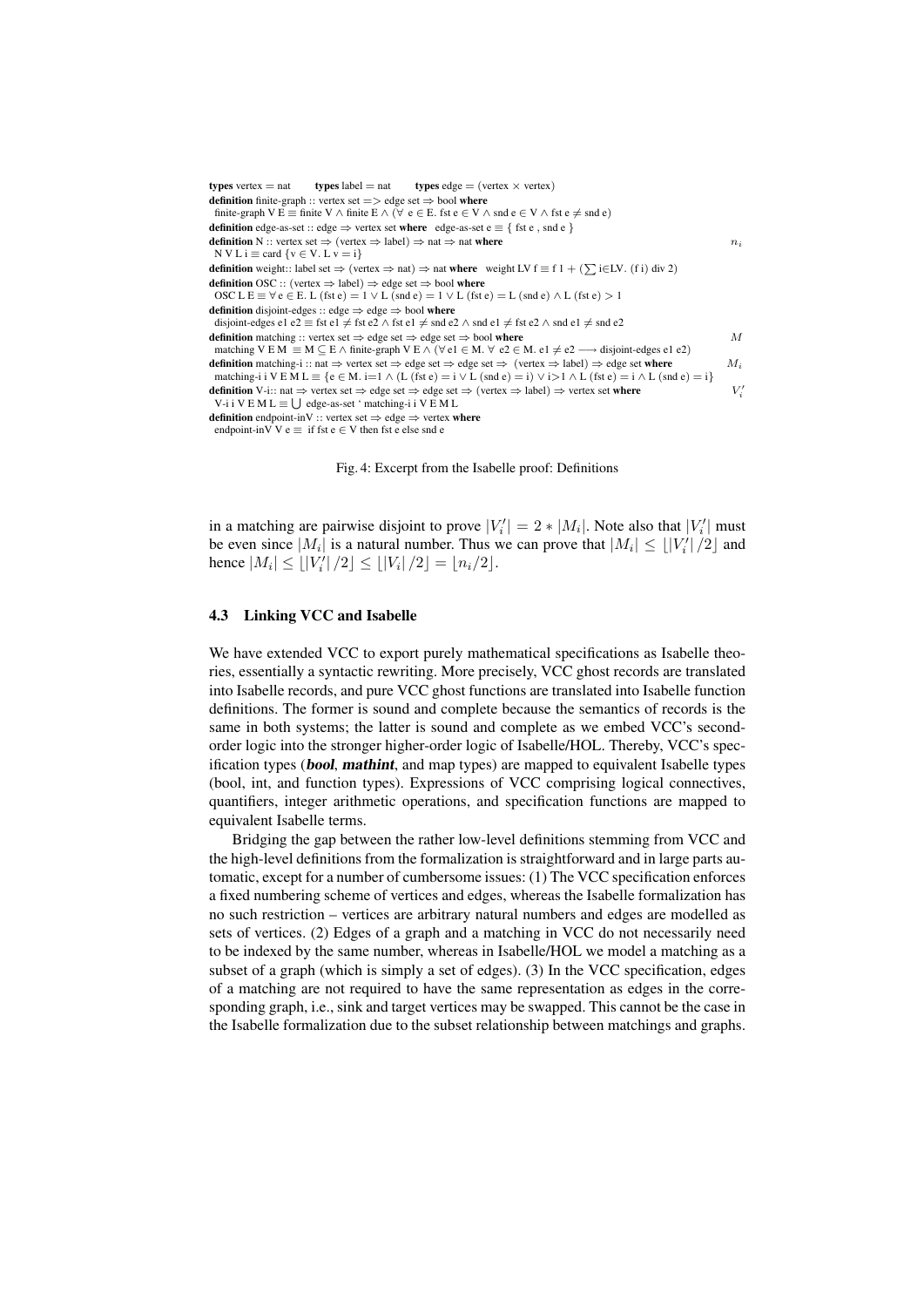| <b>lemma</b> card-M1-le-NVL1:                                                   |                                                   |
|---------------------------------------------------------------------------------|---------------------------------------------------|
| assumes matching V E M                                                          |                                                   |
| assumes OSC L E                                                                 |                                                   |
| shows card (matching-i 1 V E M L) $\leq$ ( N V L 1)                             | $ M_1  \leq n_1$                                  |
| lemma card-Mi-twice-card-Vi:                                                    |                                                   |
| <b>assumes</b> OSC L E $\land$ matching V E M $\land$ i $>1$                    |                                                   |
| shows 2 $*$ card (matching-i i V E M L) = card (V-i i V E M L)                  | $2 *  M_i  =  V'_i $                              |
| lemma card-Mi-le-floor-div-2-Vi:                                                |                                                   |
| <b>assumes</b> OSC L E $\land$ matching V E M $\land$ i $>1$                    |                                                   |
| shows card (matching-i i $V \to M L$ ) $\leq$ (card (V-i i V $\to M L$ )) div 2 | $ M_i  \leq \lfloor  V'_i /2 \rfloor$             |
| lemma card-Vi-le-NVLi:                                                          |                                                   |
| <b>assumes</b> $i>1 \wedge$ matching V E M                                      |                                                   |
| shows card $(V-i i V E M L) \leq N V L i$                                       | $ V_i'  \leq n_i$                                 |
| lemma card-Mi-le-floor-div-2-NVLi:                                              |                                                   |
| <b>assumes</b> OSC L E $\land$ matching V E M $\land$ i $>1$                    |                                                   |
| shows card (matching-i i $V \to M L$ ) $\lt (N V L i)$ div 2                    | $ M_i  \leq \lfloor n_i/2 \rfloor$                |
| lemma card-M-le-sum-card-Mi:                                                    |                                                   |
| assumes matching V E M and OSC L E                                              |                                                   |
| shows card $M \leq (\sum i \in L'V$ . card (matching-i i $V E M L)$ )           | $ M  \leq \sum_{i \in LV}  M_i $                  |
| theorem card-M-le-weight-NVLi:                                                  |                                                   |
| assumes matching V E M and OSC L E                                              |                                                   |
| shows card $M \le$ weight $\{i \in L : V : i > 1\}$ (NVL)                       | $ M  \leq n_1 + \sum_{i>2} \lfloor n_i/2 \rfloor$ |
| theorem maximum-cardinality-matching:                                           |                                                   |
| assumes matching V E M and OSC L E                                              |                                                   |
| and card $M$ = weight $\{i \in L : V : i > 1\}$ (N V L)                         |                                                   |
| shows matching $V \to M' \longrightarrow$ card $M' \leq$ card M                 | Witness Property (Theorem 2)                      |
|                                                                                 |                                                   |

Fig. 5: Excerpt from the Isabelle proof: Lemmas and Theorems

(4) Moreover, we require two inductive arguments for relating the VCC ghost functions N and SU with the definition of weight in Isabelle.

#### 4.4 Evaluation

The checker in LEDA does not verify that  $M$  is a subgraph of  $G$ . This was revealed by the formalization.

The matching algorithm for general graphs and its efficient implementation is an advanced topic in graph algorithms. It is a highly non-trivial algorithm which is not covered in the standard textbooks on algorithms. The following page numbers illustrate the complexity gap between the original algorithm and the checker: In the LEDA book, the description of the algorithm for computing the maximum cardinality matching and the proof of its correctness takes ca. 15 pages, compared to a one page description of the checker implementation and a few corresponding proof lines.

All described theorems and lemmas have been formally verified, using either VCC or Isabelle/HOL. The C code of the checker, without annotations, spans 102 lines, including empty lines and sparse comments. The specification and verification adds another 318 lines for code and 245 lines for abstraction correctness. This results in a ratio of ca. 2.4 for the annotation overhead due to code verification. Overall proof time is less than 1 minute on one core of a 2.66 GHz Intel Core Duo machine.

The Isabelle theories bring in additional 632 lines of declarations and proofs for 28 lemmas and theorems. More than half of the Isabelle theories are concerned with the witness theorem (Theorem 2) and the rest links this theorem with the abstract specification exported from VCC.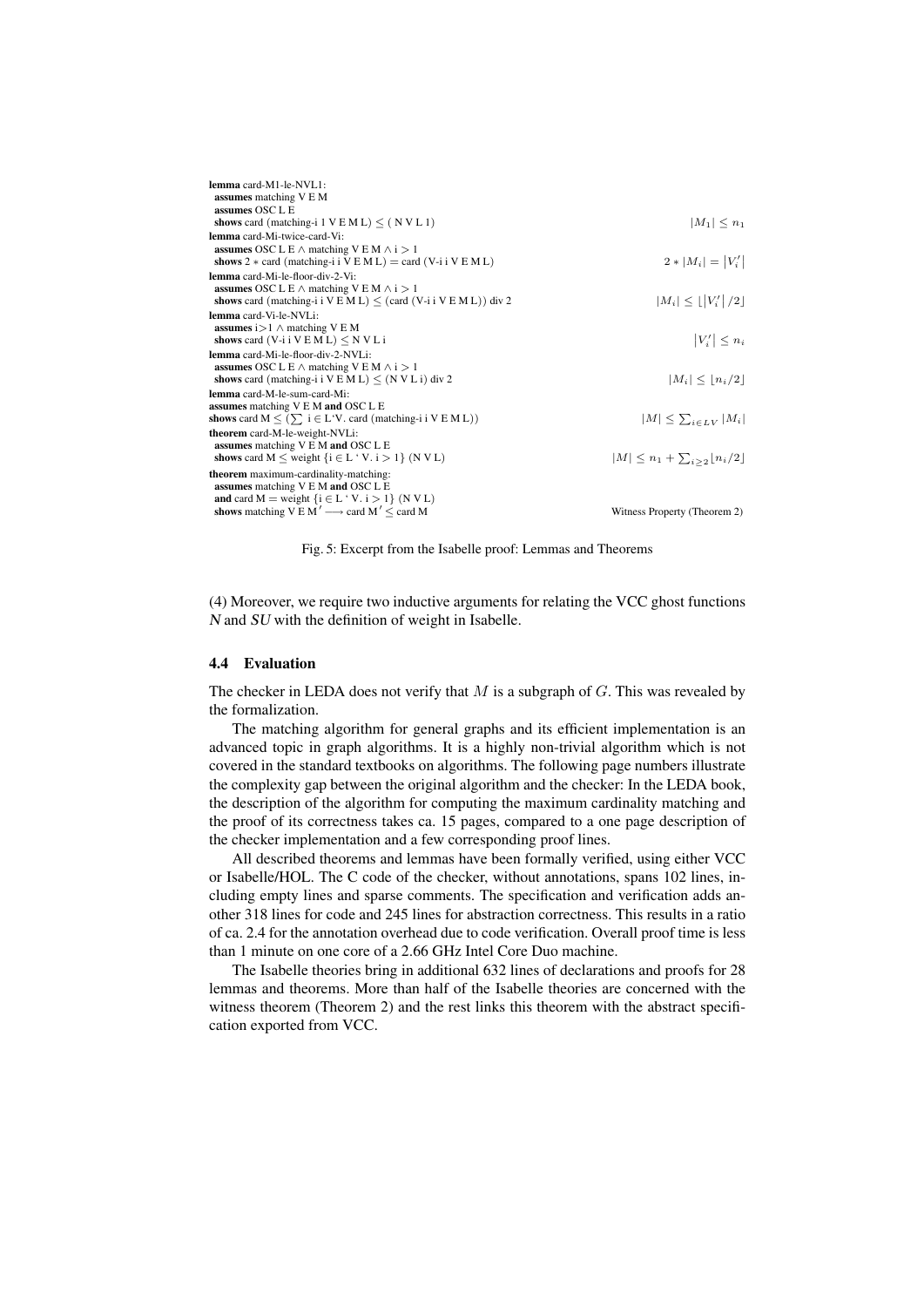```
lemma injectivity:
 assumes is-osc: OSC L E
 assumes is-m: matching V E M
 assumes e1-in-M1: e1 ∈ matching-i 1 V E M L
   and e2-in-M1: e2\in matching-i 1 V E M L
 assumes diff: (e1 \neq e2)shows endpoint-inV {v \in V. L v = 1} e1 \neq endpoint-inV {v \in V. L v = 1} e2
proof −
 from e1-in-M1 have e1 \in M by (auto simp add: matching-i-def)
 moreover
 from e2-in-M1 have e2 \in M by (auto simp add: matching-i-def)
 ultimately
 have disjoint-edge-sets: edge-as-set e1 ∩ edge-as-set e2 = \{\}using diff is-m matching-disjointness by fast
 then show ?thesis by (auto simp add: edge-as-set-def endpoint-inV-def)
qed
```
Fig. 6: Excerpt from the Isabelle proof: Proof of an injectivity lemma

It took several months to develop the framework and to do the first example. Followup verifications will benefit from this framework.

# 5 Related Work

The notion of a certifying algorithm is ancient. Already al-Khawarizmi in his book on algebra described how to (partially) check the correctness of a multiplication. The extended Euclidean algorithm for greatest common divisors is also certifying; it goes back to the 17th century. Yet, formal verification of a checker for certificates has not seen many instances so far.

Bulwahn et al [5] describe a verified SAT checker, i.e., a checker for certificates of unsatisfiability produced by a SAT solver. They develop and prove correct the checker within Isabelle/HOL. Similar proof checkers have been formalized in the Coq proof assistant [8, 1]. CeTA [19], a tool for certified termination analysis, is also based on formally verified checkers, done in Isabelle/HOL. As opposed to our approach, all mentioned checkers are entirely developed and verified within the language of a theorem prover. This is acceptable when extending the capabilities of a theorem prover, but it is unsuitable for verifying checkers of algorithm implementations in C or similar languages.

Integrating powerful interactive theorem provers as backends to code verification systems has been exercised for VCC and Boogie with Isabelle/HOL as backend [4] as well as for Why with a Coq backend [10]. Both systems have a C verifier frontend. Usually, such approaches for connecting code verifiers and proof assistants give the latter the same information that is made available to the first-order engine, overwhelming the users of the proof assistants with a mass of detail. Instead we allow only clean chunks of mathematics to move between the verifier and the proof assistant. This hides from the proof assistant details of the underlying programming language, thus, requiring the user only to discharge interesting proof obligations.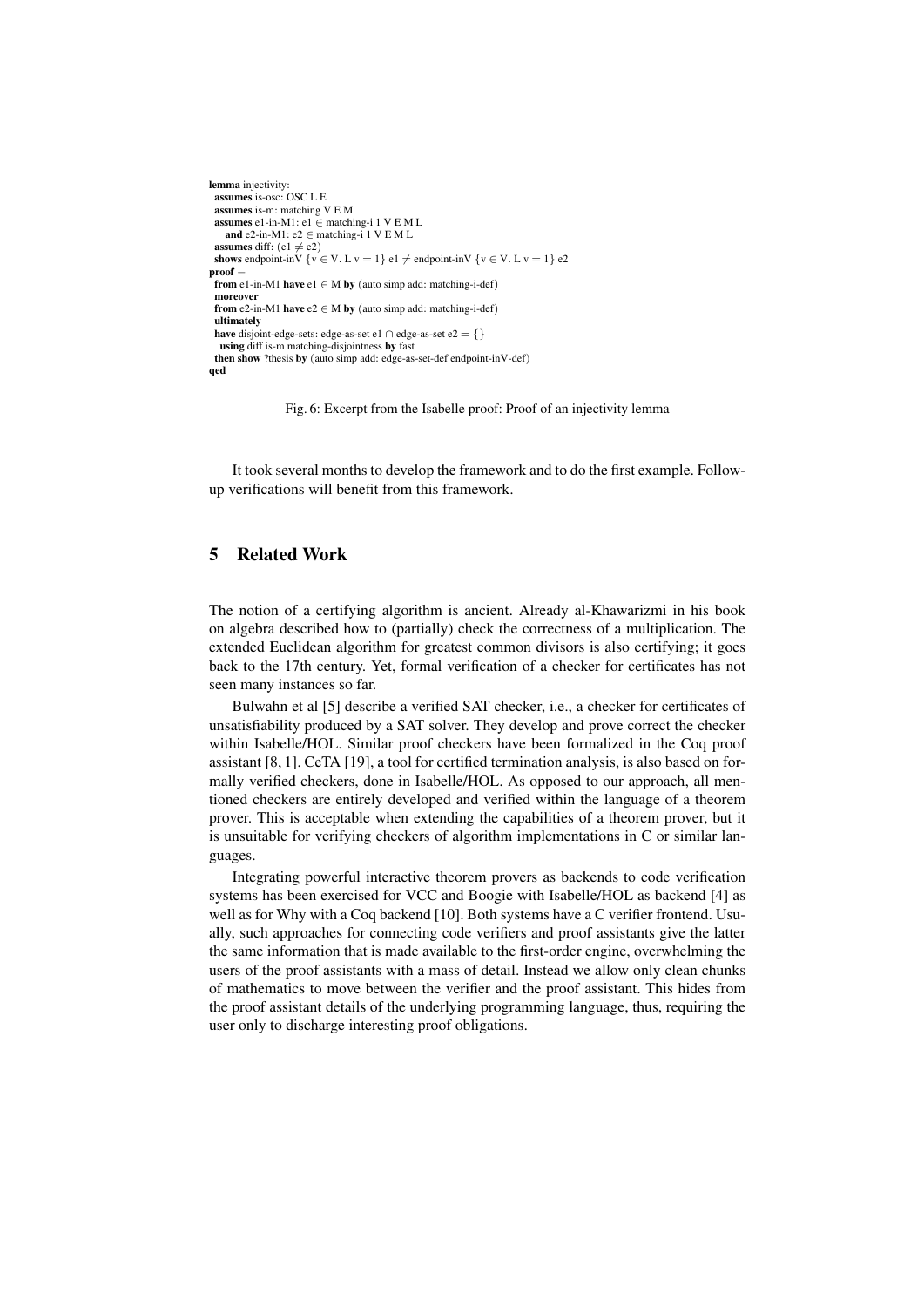### 6 Conclusion and Future Work

We described a framework for verification of certifying computations and applied it to a non-trivial combinatorial problem: maximum cardinality matchings in graphs. Our work lifts the reliability of LEDA's maximum matching algorithm to a new level. For each instance of the maximum matching problem, we can now give a formal proof of the correctness of the result. Thus, the user has neither to trust the implementation of the original algorithm or the checker, nor does he have to understand why the witness property holds. We stress that we did not prove the correctness of the program, but only verify the result of the computation.

Our approach applies to any problem for which a certifying algorithm is known; see [13] for a survey. Most algorithms in LEDA [14] are certifying and, in future work, we plan to verify all of them. The checkers and the proof of the witness properties for all other graph algorithms in LEDA are simpler than the presented one and hence will proceed analogously.

Our framework is not only applicable to verifying certifying computations. The integration of VCC and Isabelle/HOL should be useful whenever verification of a program requires non-trivial mathematical reasoning.

*Acknowledgment.* We thank Ernie Cohen for his advice on VCC idioms and Norbert Schirmer for his initial Isabelle support.

### References

- 1. Armand, M., Grégoire, B., Spiwack, A., Théry, L.: Extending Coq with imperative features and its application to SAT verification. In: Interactive Theorem Proving, LNCS, vol. 6172, pp. 83–98. Springer (2010)
- 2. Barnett, M., Chang, B.Y.E., DeLine, R., Jacobs, B., Leino, K.R.M.: Boogie: A modular reusable verifier for object-oriented programs. In: FMCO 2005. Lecture Notes in Computer Science, vol. 4111, pp. 364–387. Springer (2006)
- 3. Blum, M., Kannan, S.: Designing programs that check their work. In: Proceedings of the 21th Annual ACM Symposium on Theory of Computing (STOC'89). pp. 86–97 (1989)
- 4. Böhme, S., Moskal, M., Schulte, W., Wolff, B.: HOL-Boogie An interactive proverbackend for the Verifying C Compiler. J. Automated Reasoning 44(1–2), 111–144 (2010)
- 5. Bulwahn, L., Krauss, A., Haftmann, F., Erkök, L., Matthews, J.: Imperative functional programming with Isabelle/HOL. In: Mohamed, O.A., Muñoz, C., Tahar, S. (eds.) Theorem Proving in Higher Order Logics, LNCS, vol. 5170, pp. 134–149. Springer (2008)
- 6. Cohen, E., Dahlweid, M., Hillebrand, M., Leinenbach, D., Moskal, M., Santen, T., Schulte, W., Tobies, S.: VCC: A practical system for verifying concurrent C. In: Theorem Proving in Higher Order Logics (TPHOLs 2009). LNCS, vol. 5674, pp. 23–42. Springer (2009)
- 7. Cohen, E., Moskal, M., Schulte, W., Tobies, S.: Local verification of global invariants in concurrent programs. In: Computer Aided Verification (CAV 2010). LNCS, vol. 6174, pp. 480–494. Springer (Jul 2010)
- 8. Darbari, A., Fischer, B., Marques-Silva, J.: Industrial-strength certified SAT solving through verified SAT proof checking. In: Theoretical Aspects of Computing – ICTAC 2010, LNCS, vol. 6255, pp. 260–274. Springer (2010)
- 9. Edmonds, J.: Maximum matching and a polyhedron with 0,1 vertices. Journal of Research of the National Bureau of Standards 69B, 125–130 (1965)